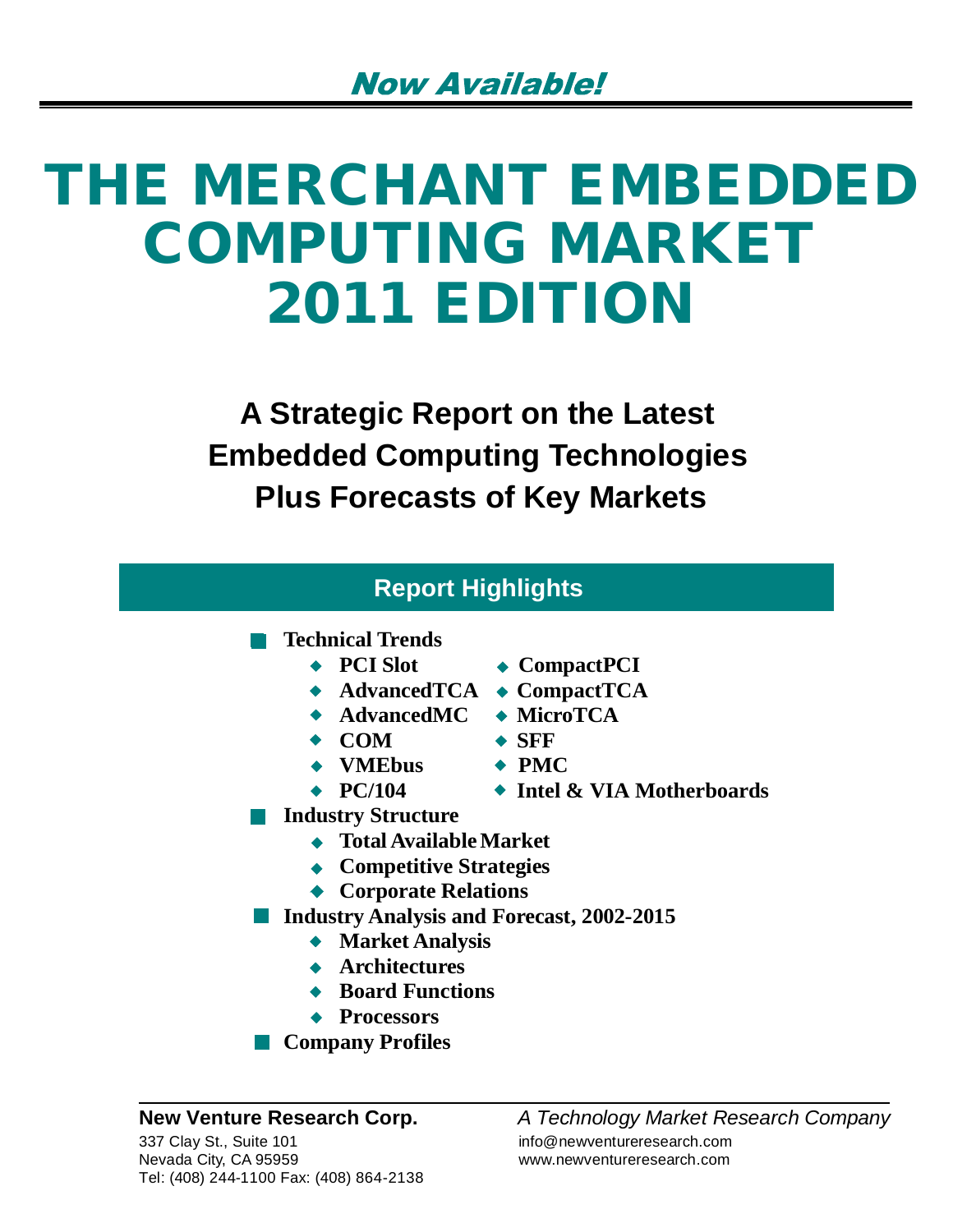## **Synopsis**

**The Merchant Embedded Computing Market - 2011 Edition** report analyzes the performance of the industry from 2002 - 2015. Although, there are several hundred companies, most are fairly small in revenue and highly specialized, focusing on specific application segments with unique product requirements. The report tracks and analyzes four application markets, nine bus architectures and four form factors. Specific trends and issues of the forecast by application, bus architecture and form function are covered in detail in the report.

Whereas the overall MEC market is slowly recovering from the trauma of 2009's economic meltdown, the performance of various market segments, bus architectures, and companies will recover at different rates. Total revenue was just under \$5 billion in 2010, a 4 percent increase from 2009 revenue which had a 12-14 percent decrease over 2008. If the economies worldwide hold together, the MEC industry will likely recover at about 6 percent in 2011 to ~\$5.2 billion.

The MEC report targets five specific application markets: Communications, Industrial, Medical, Military/aerospace and an Other category that includes transportation, security, surveillance, pointof-sale/kiosk applications, etc. The Communication wireless segment is being driven by smart phone traffic. 3G/4G services are where the money is for carriers going forward and the wireline and optical networks are gearing up for upgrades to support the ever increasing traffic. Industrial got hammered down with the financial crisis that also took its toll aerospace, and automotive that use MEC systems to automate productions testing and process control.

The Medical segment was hit hard by the financial crisis which made purchasing MEC-based, large equipment much more difficult. The ever healthy Mil/Aero segment also caught the financial virus and is facing a rapidly declining defense department budget in the USA that is likely to cause a restructuring not seen since the end of the cold war.

Each architecture has a different rate of adoption depending on the needs of individual application segments. Overall key trends are "Power is up and down; Green is the new color; and small is big". New 40 and 32-nm silicon for microprocessors, graphics, DSPs and high integration I/O chips pack a lot of processing power while greatly reducing power consumption. High integration silicon and serial buses enable more small form factors (SFF) than in the past and are making many older, parallel bus structures, such as PCI, look like the bus architecture equivalent of a "clunker". Bus structures continue to proliferate around the major and long established busses but the number of variances is past 100.

The MEC industry can be separated into uses four form functions defined as: single board computers (SBC), digital signal processors (DSP) boards, I/O boards and an All Other category that incorporate a huge number of diverse and specific functions. In some applications I/O boards are proliferating and are customized to the wide spectrum of I/O functions that different applications use. In other applications, single board computers are becoming the trend as they incorporate more and more functionality with advanced silicon and draw in DSP, graphics and many advanced I/O functions.

## **About the Author**

**Brad Smith** is an independent Principal Analyst for New Venture Research (NVR). Mr. Smith has an extensive background in semiconductors and electronics assembly having held senior positions in leading market research companies such as DataQuest, Gartner and RHK. He is the past founder and CEO of LuxSonar Semiconductors, Innovision Labs Semiconductors and Director and Co-Founder for NexGen Microsystems. He holds a BSEE from the University of Massachusetts and MBA course work from the University of Phoenix.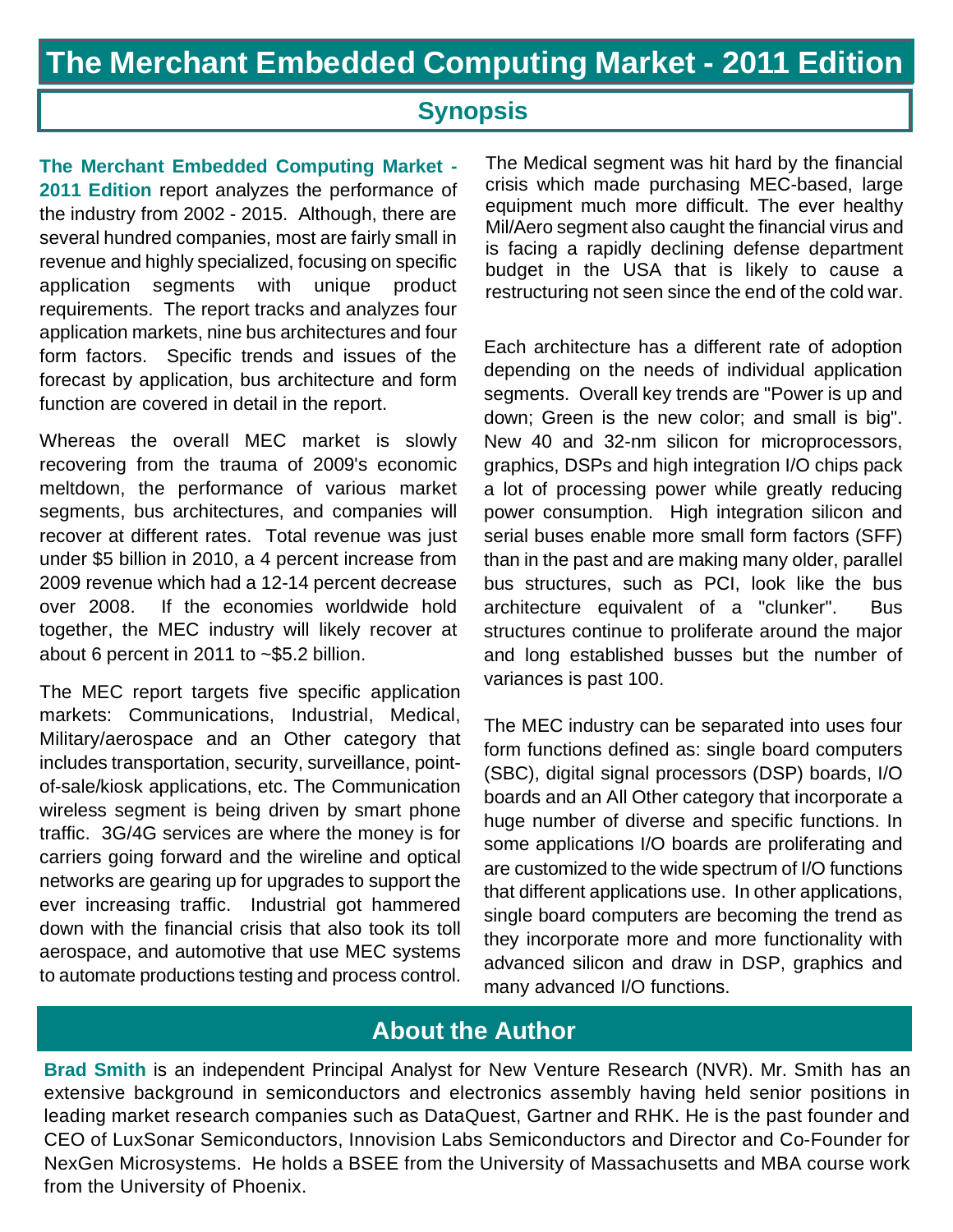## **The Merchant Embedded Computing Market - 2011 Edition**

## **Table of Contents**

#### **Chapter 1: Introduction**

#### **Chapter 2: Executive Summary**

#### **Chapter 3: Technical Trends**

**VMEbus (PMC, 2eSST, PCI-X, etc.) PCI, Compact PCI Advanced TCA, Compact TCA, MicroTCA Advanced MC, PC/104 Intel and VIA Motherboards (ATX, MicroATX, FlexATX, BTX, Mini-ITX, Nano-ITX, Pico-ITX) COM (ETX, COM Express, XTX, Rugged COM, Qseven, Other COM)**

#### **Chapter 4: Industry Structure**

**Global Economic Factors Total Available Market Communications Industrial Medical Military/Aerospace Transportation Other Competitive Strategies Corporate Relations Standards Multi-Core Effect Proliferation**

#### **Chapter 5: Industry Analysis and Forecast**

**Revenue by Application Communications Industrial Medical Military/Aerospace Transportation All Other Revenue by Bus Architecture PCI, Compact PCI, AdvancedTCA, VMEbus, PMC, AdvancedMC, MicroTCA, PC/104, COM, Other Revenue by Function SBC, DSP, I/O Boards/Modules and Other Revenue by Processor APUs, MPUs, DSPs, GPUs, FPGAs, OS, Other**

**ASPs and Units**

#### **Chapter 6: Company Profiles**

**AAEON AcQ Inducom Acromag Acrosser ADLINK AdvancedIO Systems Advantech Aitech AMD ARBOR Technology AudioCodes Avalue Technology AXIOMTEK BittWare Concurrent Tech congatec AG Connect Tech Continuous Computing Cornet Technology Critical I/O Curtiss-Wright CEC Cyclone Microsystems Data Device Dialogic Diamond Systems DIGITAL-LOGIC Diversified Technology DSM Computer Dynatem E.E.P.D. ELTEC Embedded Planet Emerson Eurotech EVOC Intelligent Tech Extreme Engineering Fastwel GE Fanuc General Micro Systems I-Bus**

**IBASE Technology IEI Tech Interface Concept Interphase ITOX Kontron Lanner LiPPERT Lyrtech Magma MEN Mikro Mercury Computer Micro/Sys MPL N.A.T. Nallatech National Instruments NEXCOM Octagon Systems One Stop Systems Pentek Performance Tech PFU Systems Portwell RadiSys RTD Embedded Tech SECO SKY Computers Sun Microsystems Technobox TEK Microsystems TEWS Themis Computer Trenton Technology VadaTech VersaLogic VIA Technologies WinSystems Xembedded**